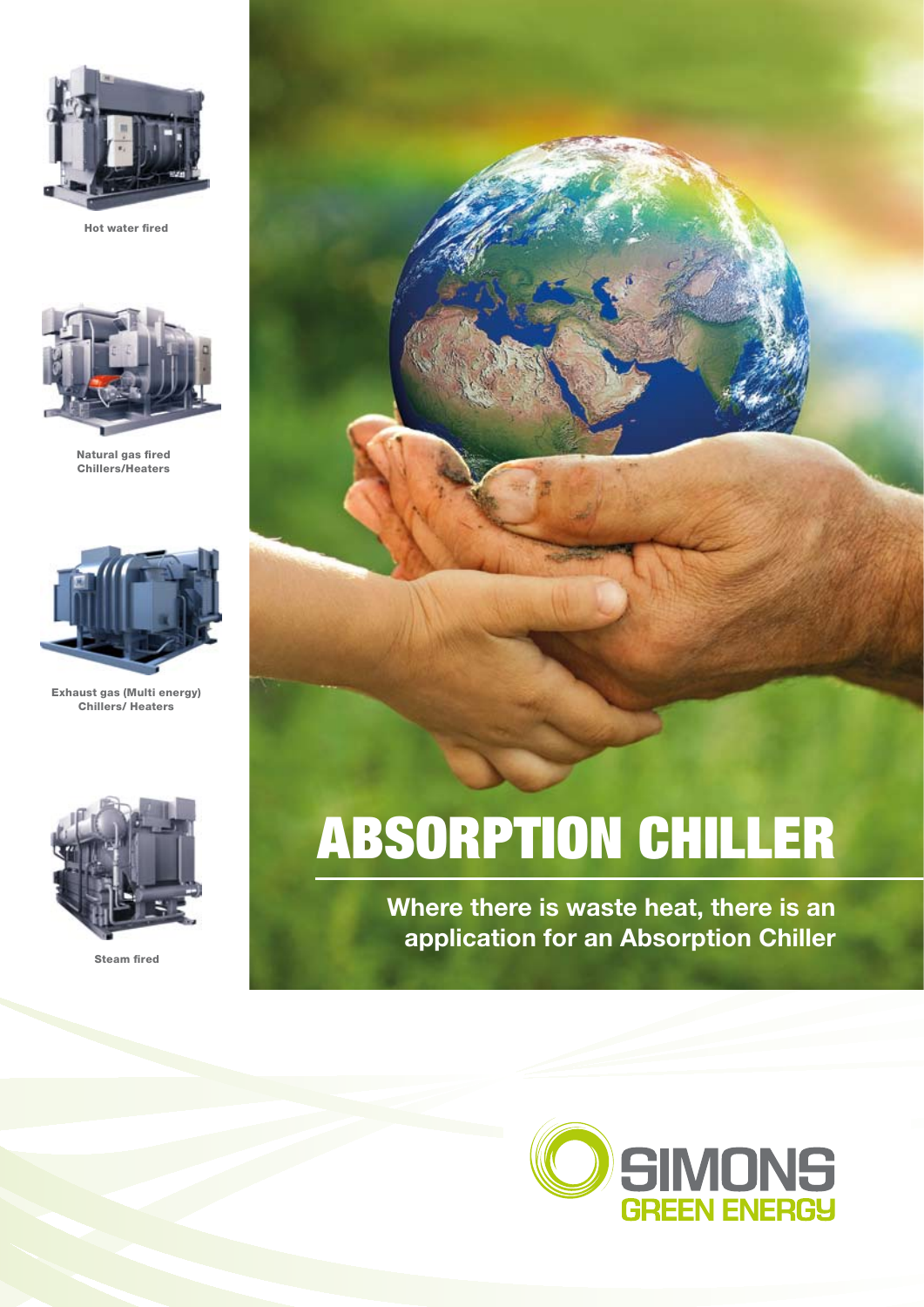# **What is an Absorption Chiller?**

An absorption chiller is a non-electric chiller that uses primary heat (fuel or waste heat) to produce chilled water for the cooling systems. Absorption Chillers consume a fraction of the electricity as compared to conventional electrical chillers to produce chilled water, and therefore lead to considerable savings in primary energy consumption.

Powered by waste heat sources such as exhaust gases, flash steam or hot water these chillers are a popular alternative to regular compressor chillers where electricity can be unreliable, costly, or unavailable, or where noise from the compressor is problematic. Absorption Chillers can also be powered by Natural Gas being fired directly into the chiller, or by a mixture of the above sources.

# Features of Shuangliang Absorption Chillers

- Powered by cleaner energy sources than conventional chillers.
- **Lower Energy Consumption**
- Absorption Chillers increase NABERS and green star rating
- Uses water as refrigerant, so no ozone depletion potential
- Easy to connect to any building automation system for remote monitoring and control
- Auto purging system
- Auto de-crystallisation system
- **Factory insulated**
- **Low maintenance**

# Applications for Absorption Chillers and Trigeneration

- Commercial and Residential buildings: Comfort cooling or heating – Shopping centres, offices, hospitals, universities, airports, auditoriums, factories etc.
- Industries: Process cooling or heating Cooling or heating of product such as beverages or chemicals. Cooling in manufacturing applications such as injection moulding machines – Plastics, brewery, printing pulp mills.
- Inlet air cooling for engines or gas turbines Used to cool the inlet air going to engines or gas turbines to improve the efficiency during hot ambient conditions.

# *Simons Green Energy offer a packaged Trigeneration system*

## What is Trigeneration?

Trigeneration is the combination of a Cogeneration system and an Absorption Chiller which converts gas into electricity, heating and cooling. The waste heat from the Cogeneration system is converted into chilled water for air conditioning, refrigeration or other cooling purposes.

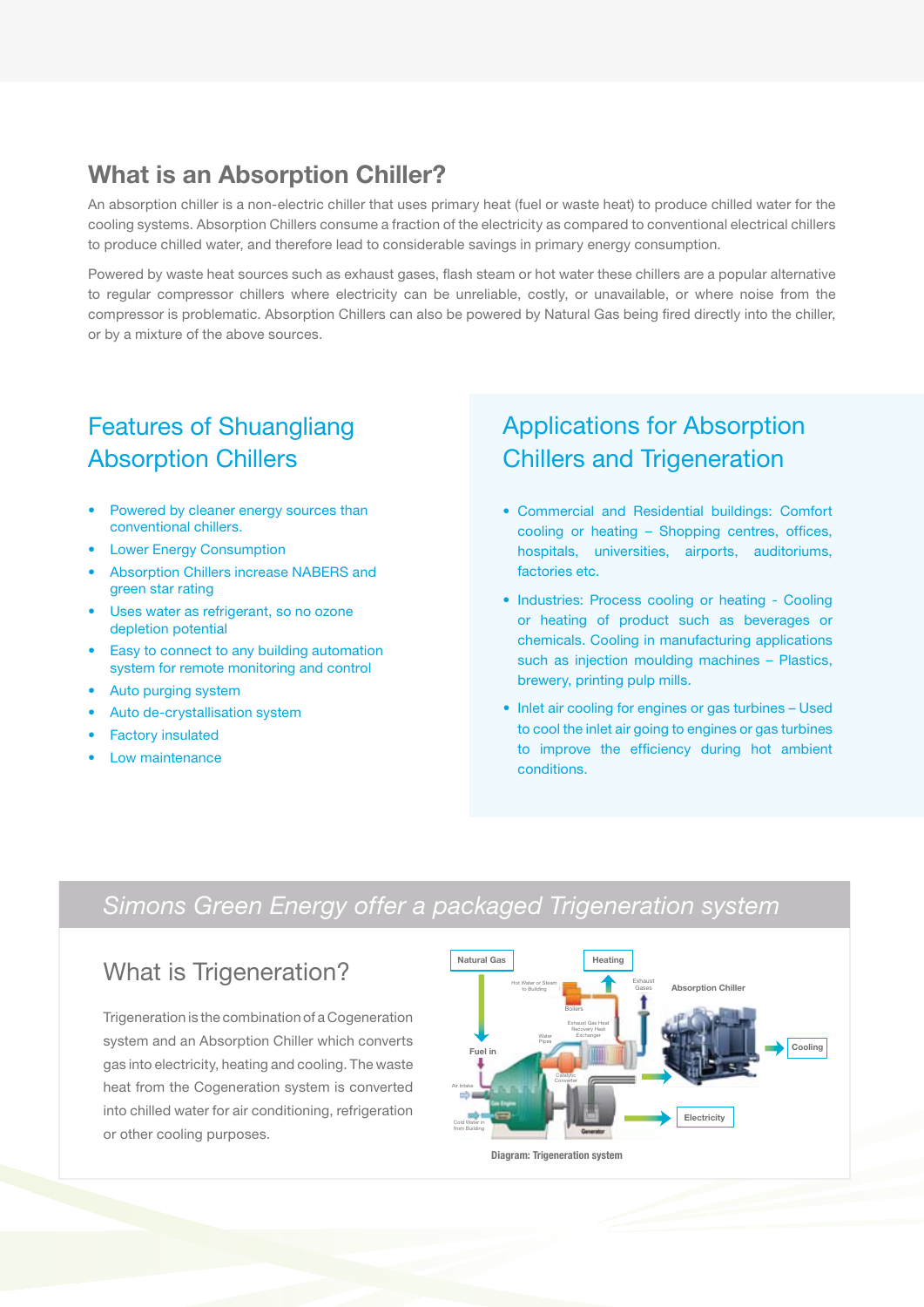# Absorption Chiller Range

# **SHUANGLIANG**

Shuangliang manufactures Lithium Bromide Absorption Chillers ranging from 100kWr - 6,950kWr in the following configurations:



Hot water fired

#### HOT WATER & STEAM CHILLER Single and double effect

- Capacities 200kW to 5230kW
- Efficiency: COP up to 1.37
- Hot water temperatures: 95ºC to 68ºC (double effect 180ºC to 165ºC)
- Capacity adjustable from 20 to 100%
- Lowest chilled water temperature: 5°C



Natural gas fired Chillers/Heaters

### NATURAL GAS CHILLER Single and double effect

- Capacities 200kW to 6980kW
- Efficiency: COP up to 1.43
- Steam pressure: 0.1 0.8 MPA
- 100% condensate recovery
- Capacity adjustable from 20 to 100%
- Lowest chilled water temperature: 5°C



Exhaust gas (Multi energy) Chillers/ Heaters

## MULTI ENERGY CHILLER Firing combinations available

- • Exhaust gas & hot water
- Exhaust gas, hot water & natural gas
- Exhaust gas & steam
- Exhaust gas & natural gas
- Exhaust gas only
- Exhaust gas temperature range 430ºC to 520ºC, exit temperature of flue - 170ºC
- Hot water temperature range 78°C to 99°C
- Capacity adjustable from 20 to 100%
- • Lowest chilled water temperature: 5ºC
- Heating hot water temperature available:  $56 - 60^{\circ}$ C



Steam fired

## STEAM CHILLER Single and double effect

- Capacities 200kW to 5230kW
- Efficiency: COP up to 1.37
- Hot water temperatures: 95ºC to 68ºC (double effect 180ºC to 165ºC)
- • Capacity adjustable from 20 to 100%
- • Lowest chilled water temperature: 5ºC